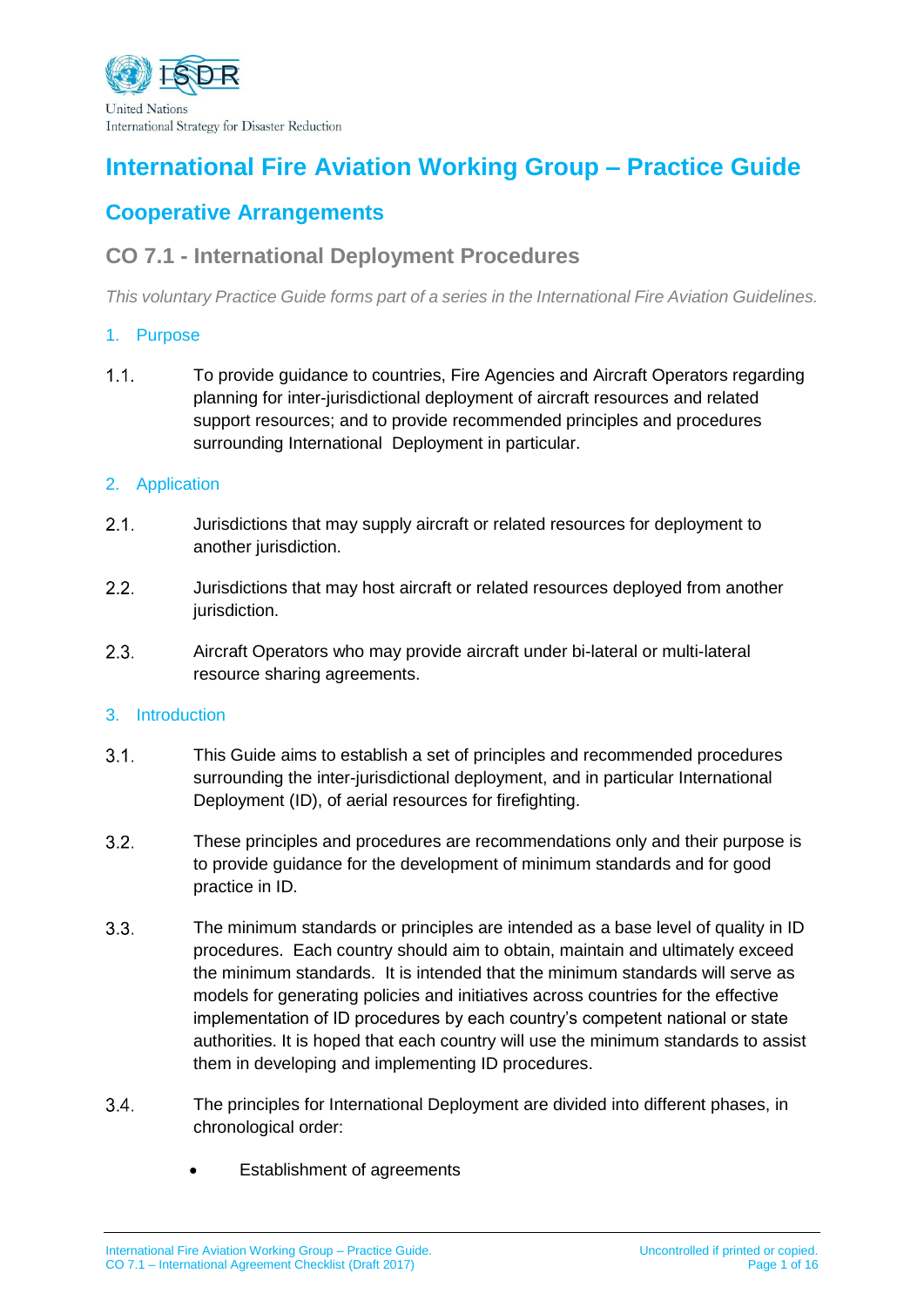- Requesting international aerial resources
- Pre-alert of the aerial resources available
- Deployment of the resources
- Operations
- End of mission.

### 4. Establishment of Agreements

- $4.1.$ It is recommended that countries consider entering into bilateral or multilateral agreements with nearby countries, where all the aspects related to ID are negotiated and agreed prior to the deployment. The principles and recommended standards described in this Guide should be considered when preparing ID agreements.
- $4.2.$ Where practical, it is generally preferable to incorporate specific aspects regarding fire aviation into broader bi-lateral and multi-lateral agreements rather than have specific agreements for aviation resources. This is to help ensure that deployment of aviation resources is properly integrated with other related fire management or emergency management activities.
- $4.3.$ Overarching agreements should be reviewed and updated at least every five years.
- Agreements should include Annual Operating Plans, reviewed and updated 4.4. annually.
- $4.5.$ To administer and support multilateral agreements it may be useful for countries to develop an international or regional support mechanism, such as the European Community Mechanism for Civil Protection, where all information on the current wildfire situation can be made available and where monitoring of the ID can be undertaken.
- $4.6.$ A checklist to assist with the preparation of bilateral or multilateral agreements is provided in Practice Guide 7.2.

### 5. Requesting International Aerial Resources

- $5.1.$ The ID procedure commences with a formal request for aerial resources from a country (the host country) that is affected by fire and is having difficulty managing the fire with its own resources.
- $5.2.$ A request for resources from a host country can be made in either of two forms:
	- Firstly, a request can be made bilaterally directly to the country providing the resources (the sending nation), using existing and established bilateral agreements.
	- Secondly a request can be made multilaterally, through established mechanisms. In this second form the international community involved in any collaboration mechanisms will determine the resources available.
- $5.3.$ It is recommended that countries consider developing standard request forms which incorporate the information required to support any request for resources.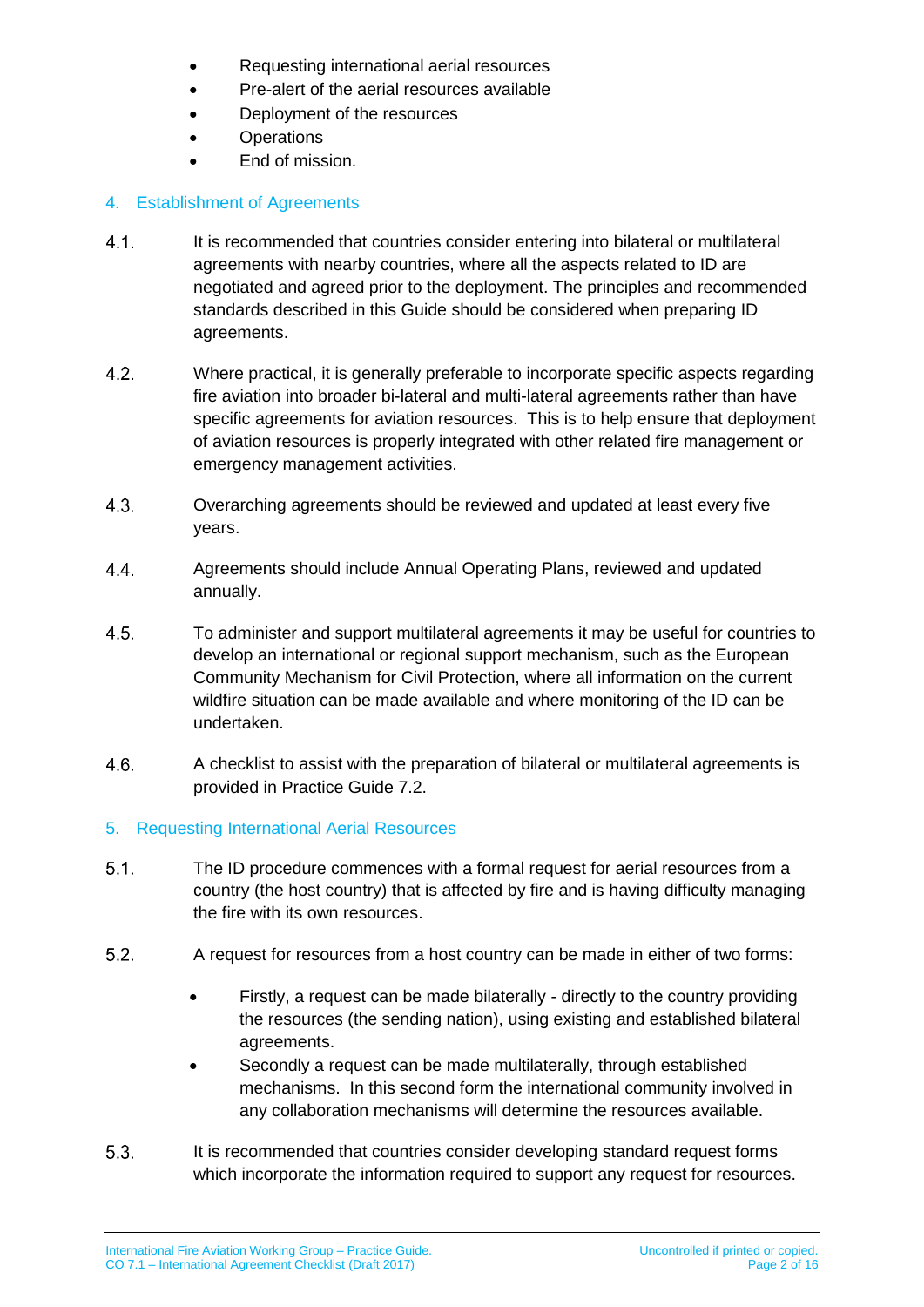- 5.4. Once a request has been made by a host country, the sending country or countries should analyse and determine the type and number of aerial resources and support resources (if support resources are requested) available for deployment. The parameters to be considered include:
- $5.5.$ Nature of the fire
	- The objectives that are to be achieved by the aircraft are a most important consideration in determining the selection of resources for ID. The following information is useful in determining the most appropriate type of resource to be deployed:
	- the work that the host country requires to be performed (for example: initial attack, asset protection, etc)
	- the type of vegetation;
	- population levels in the vicinity of the fire;
	- housing and infrastructure in the vicinity of the fire
	- **•** infrastructure likely to be affected.
- $5.6.$ The current and anticipated fire situation in the sending country. This parameter is an important influence on the final decision as the resources sent on an ID will not be available in the sending country for the period of deployment and any subsequent period of maintenance.
	- a. The current and forecast weather in transit to and at the host country.

The current and forecast weather conditions will assist in determining the most appropriate resources to send to the host country and will also identify any limitations in the application of those resources.

If weather forecasts are favourable and will assist the host country in managing the fire risk then this will affect the viability of sending resources over long distances between countries.

b. Ferry distance

This parameter will determine the type of resources appropriate to be sent to the host country, particularly if there are significant distances between the host country and sending country.

For example, if the distances between the countries are great, then a rotarywing aircraft may not be the best option due to the number of transit stops required for refuelling.

However, if the distances are relatively short and can be covered within a day or so, then the cost effectiveness and the number of available resources will be greater.

c. Orography in transit to the host country and on the fire ground.

The operational limitations and capabilities of the resources available need to be assessed against the orography of the host country and of the area that the resources will traversing as they transit between the sending country and the host country.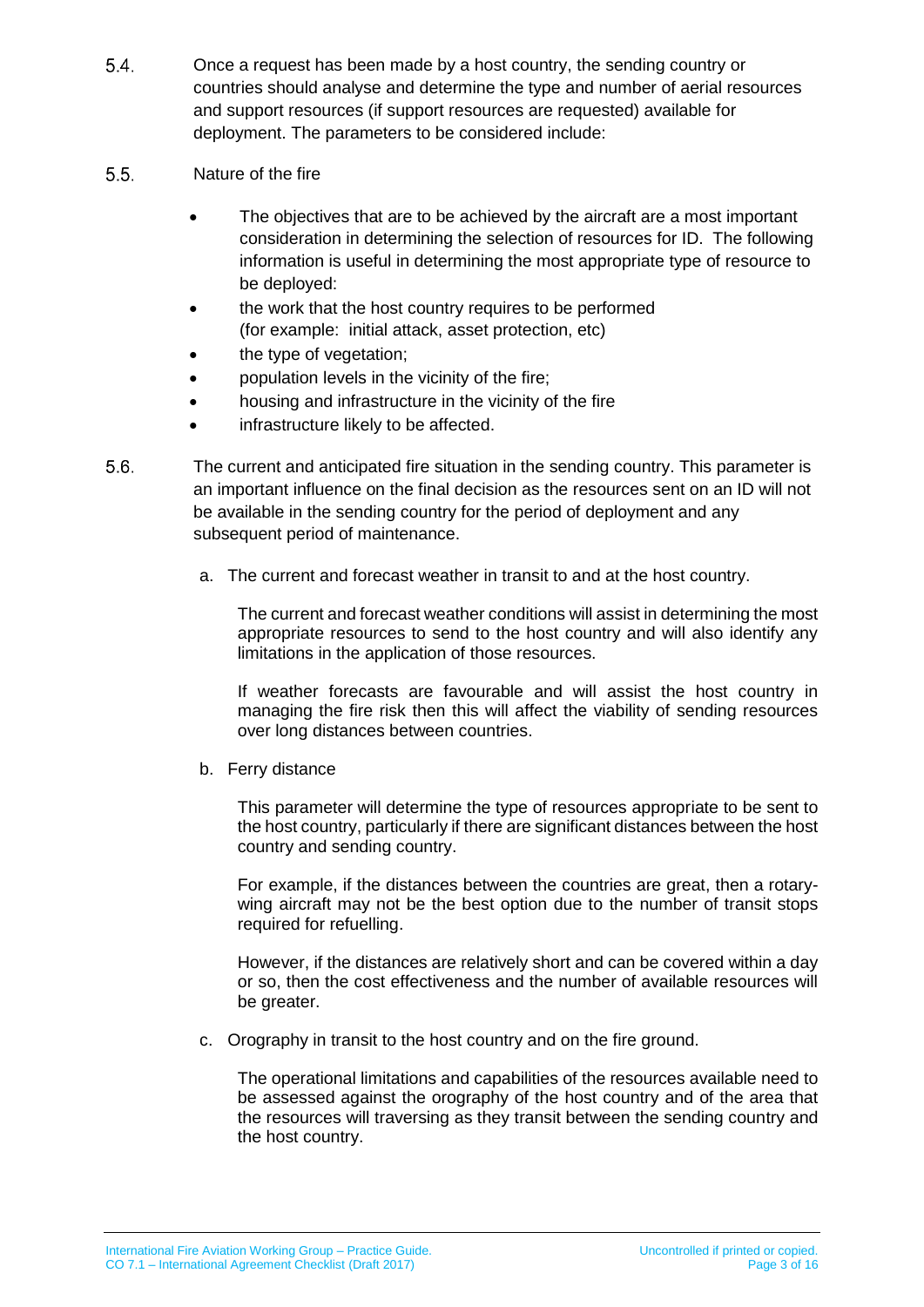Orography is also an important consideration in terms of safety of the aircraft and its crew under the ID.

The operational success of the aerial resource, particularly in relation to the suppression results will also depend directly on the Density Altitude at which the aircraft is required to operate.

Density Altitude will significantly affect asset capability and will be an important factor in selecting the most appropriate type of aircraft to employ. Similarly the nature of the terrain in the area of the firefighting operation, and the ability of particular aircraft assets to operate safely and effectively in that terrain will be important factors.

d. Operating base to fire distance

The distance between the operating base (eg helibase or retardant/suppressant supply base or refueling base) and the fire itself will also influence the selection of the most appropriate type of aircraft to deploy.

e. Water/suppressant/retardant resources available.

The availability of suppressant or retardant supply facilities in the host country is also an important consideration in aircraft selection.

If water is to be used, close consideration will need to be given to the nature of the water supply and the suitability of different types of aircraft to utilise the supply.

If the host country has requested a specific type of resource, then it is assumed that the water sources available at the fire will be compatible with the characteristics of the resource.

If the type of resource requested is not specified, then the sending country will need to analyse the availability of compatible water sources when considering which resource to deploy.

f. Compatibility between aircraft asset and chemical.

Before making a decision on what type of resource will be sent on ID it is important to check that the fire suppressants and retardants to be used are compatible with the resource to be deployed.

g. Fuel supply

Fuel compatibility and availability in the host country and enroute must also be considered.

h. Language used at the fire.

This parameter will affect selection of the crew members of the aircraft. Normally, English should be the common language for all aerial operations at a fire.

i. Suitability

For a resource to be classified as suitable for an ID, the sending country (including any relevant agency of the sending country or the relevant Aircraft Operator) should be recognised as complying with the required Standards of the IFAWG Manual of Common Rules (IMCR).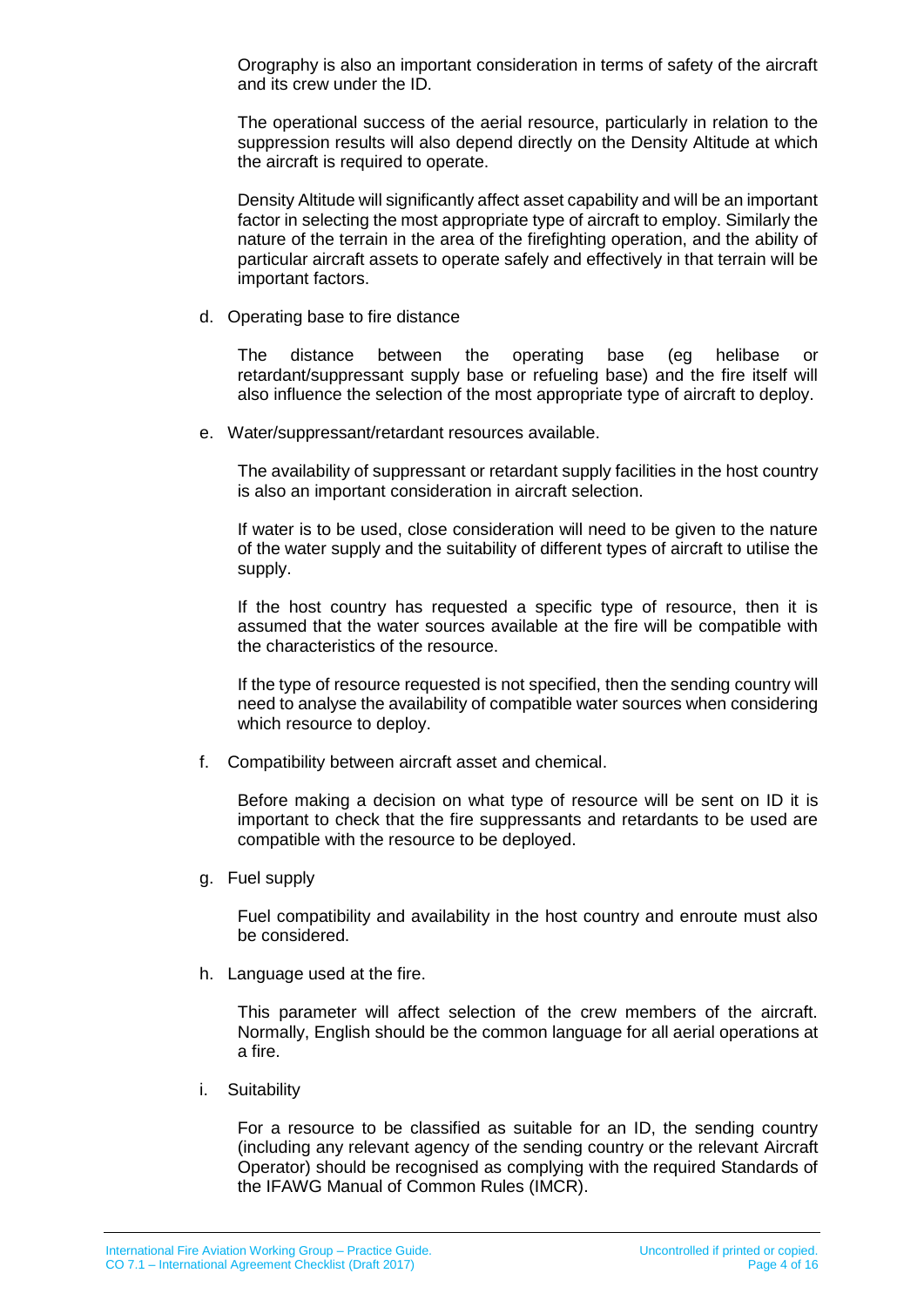#### 6. Pre Alert

- $6.1.$ Once appropriate resources have been identified, the prealert phase consists of preparing for the deployment. The time required for this phase will depend on the internal procedures of the sending country and on the timely provision of the information from the host country.
- $6.2.$ The following information should be provided to the sending country by the host country:
	- a. The rules governing the utilisation of aerial resources in the host country.
	- b. A list of relevant airports to allow for navigational databases and approach charts to be updated at the commencement of operations.
	- c. Flight and duty time limitations in use in the host country in order to arrange working shifts. The flight and duty time limitations in use will normally be those operating in the host country. Where there are significant differences between flight and duty time limitations between the host country and the sending country or the Aircraft Operator's limitations, an agreed resolution must be documented in the ID Agreement.
	- d. Details of all logistics including: the presence of liaison officers at any necessary transit stops, operating bases and at the fire; and details of any accommodation at transit stops, operating bases and at the fire.
	- e. Details of fuel availability, to ensure that the fuel used by the selected resource is compatible with the fuel available at any necessary transit stops and at the fire.
	- f. Details of retardant/suppressant chemical type and availability: to ensure that the selected resource is able to use that type of chemical and to allow the host country to consider the best type of suppression to be used at the fire.
	- g. Area of operations data: so that the crew of the deployed resource can study obstacles, water sources and prepare a first operational risk evaluation.
	- h. In order to plan for the deployment, the hosted country of the selected resource will also require information, including but not limited to:
	- navigation charts;
	- meteorology:
	- aviation restrictions; and
	- length of transit flights.

### 7. Deployment

- $7.1$ The logistics arrangements for the deployment will remain the responsibility of the sending country, unless or until otherwise specifically agreed.
- $7.2.$ The host country will collaborate with the sending country in relation to the issuing of diplomatic clearances and visas for all crew of the aircraft.
- $7.3.$ The sending country will be responsible for each aircraft having on board copies of the Air Aircraft Operators Certificates (AOC) and any other documentation that may be required for transit of other countries.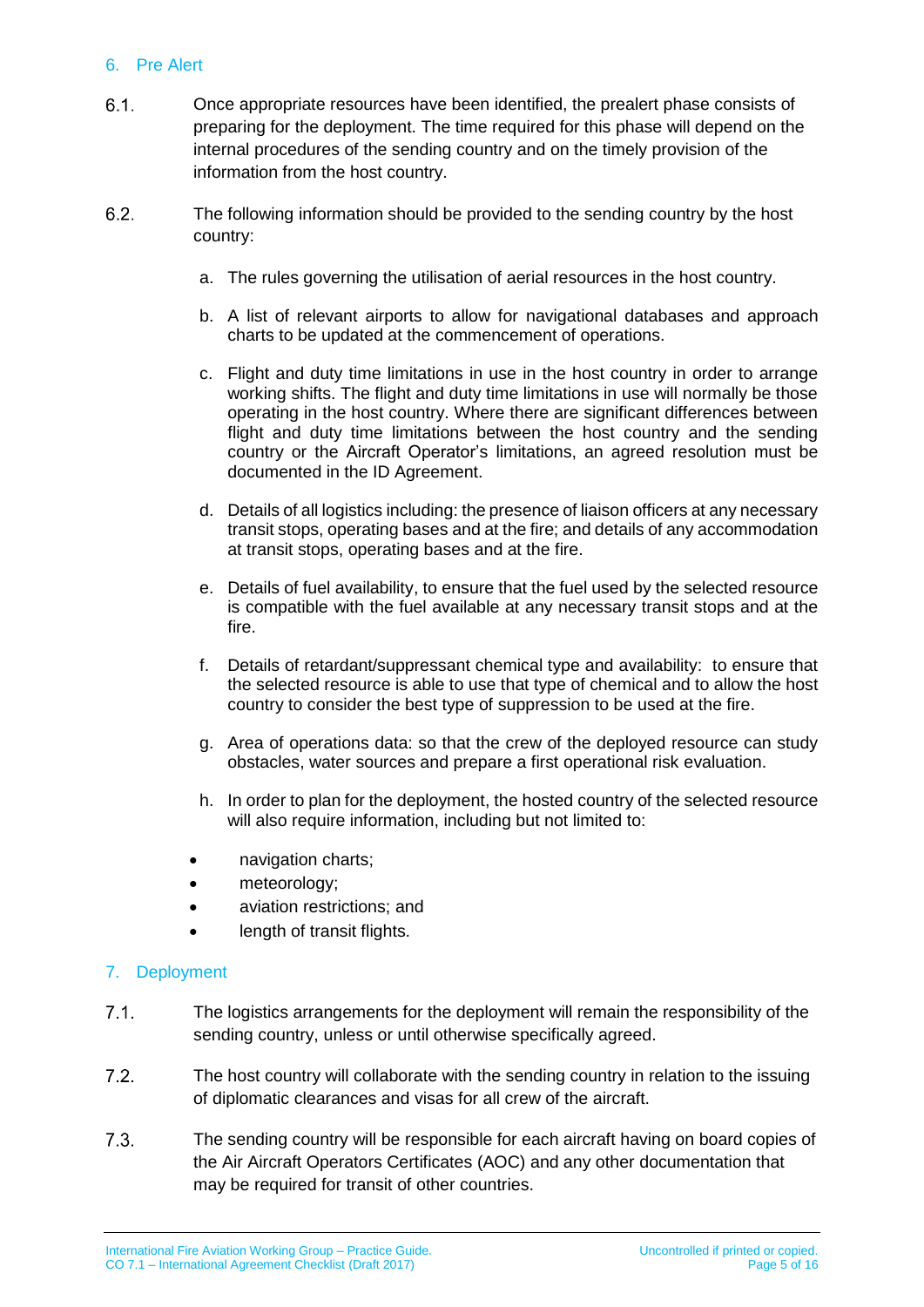- $7.4.$ Whenever there is a transit stop scheduled, the aircraft crew will inform the relevant government/agency/organisation of the sending country of their location so as to allow for the transmission of any relevant information or updates regarding the deployment.
- $7.5.$ It is recommended that each host country develop a Welcome Guide for hosted crews. The information in the Welcome Guide will include, but not be limited to details such as:
	- a. description of the national civil protection system and organisations;
	- b. the firefighting system (eg details of the entities with responsibilities for the fire; the command chain for fire operations; the information command chain; general firefighting strategies);
	- c. the operation of aerial resources in firefighting (dispatch and engagement procedures; aeronautical frequencies; call signs; availability of water/retardant/suppressant/scooping points; safety and coordination procedures; specific procedures for management of scooping operations etc);
	- list of airbases available;
	- list of relevant contacts (institutions and individuals);
	- other useful information (national emergency number; national meteorological information).

### 8. Operations

- $8.1.$ To ensure greater effectiveness, it is normally preferable for resources to be utilised in fires where ground resources are also working.
- $8.2.$ On the first day of operations the host country will conduct a briefing with the hosted aircraft crews to explain particulars of the operation, including but not limited to:
	- national rules and procedures for aerial firefighting;
	- operational peculiarities of specific airports;
	- low level obstacles (relevant to navigation, drops and scooping);
	- communications at the fire details as to the communication plan for aerial resources and the communication plan between aerial resources and ground operations;
	- dispatch procedures including illustrations of typical flight orders;
	- water points for filling, eg. dip points, scooping points and areas;
	- fuel availability;
	- national rules for the use of chemicals, including procedures for emergency chemical drops.
- $8.3.$ On a daily basis the aircraft crews will receive a briefing on the current fire situation and the flight orders from the relevant host country government/agency/organisation.
- 8.4. Tasks should be communicated to the aircraft crew through written orders, such as a flight order. The flight order is a written document which will be delivered to crews through a liaison officer. A copy of the flight orders is to be retained by each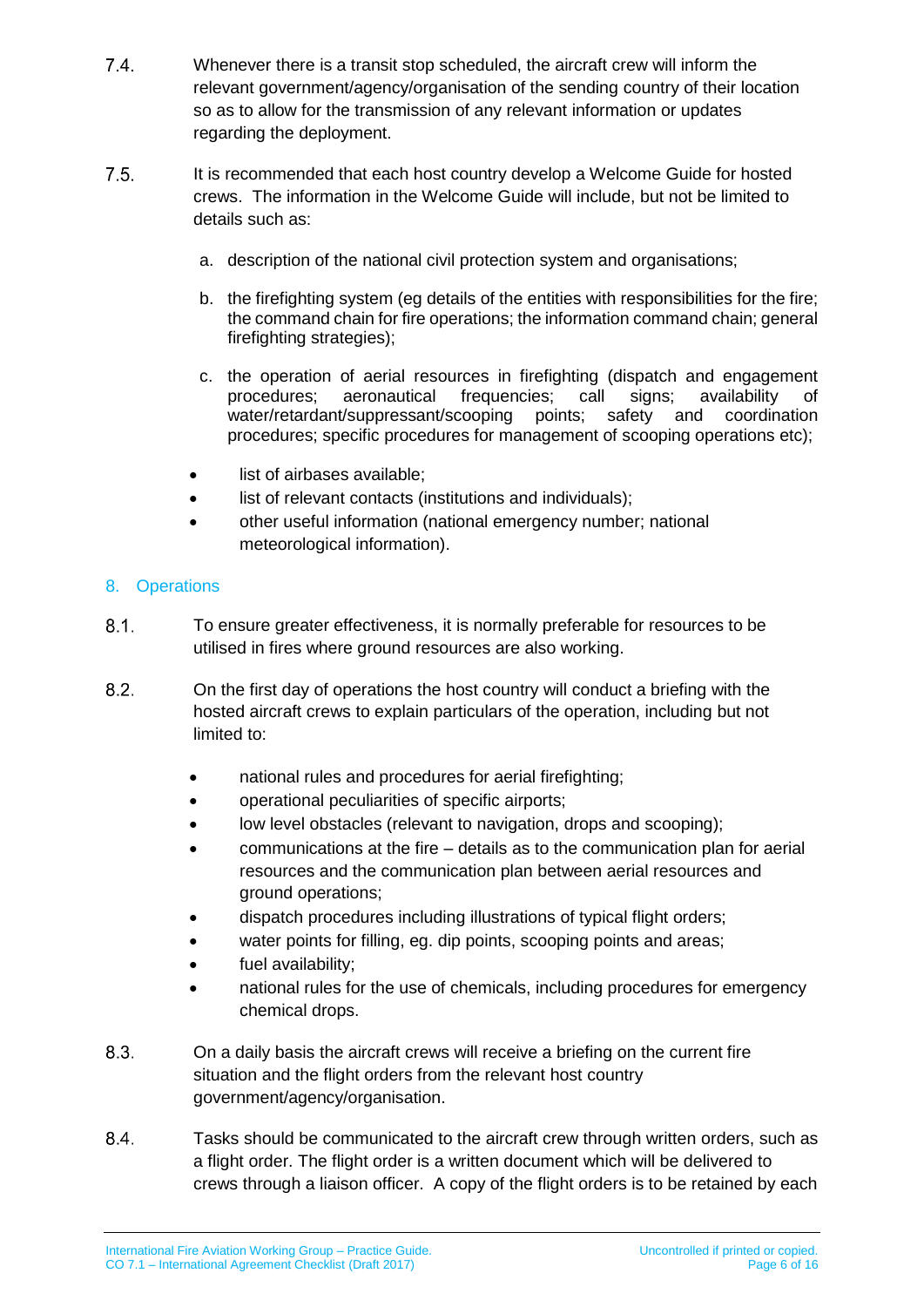party for at least six months. A suggested standard format for a flight order is provided at Practice Guide.

 $8.5.$ After each flight the crew will complete a post flight written report. A copy of each post flight report will be retained by each party at least for six months. . A suggested standard format for a post flight report is provided at Practice Guide 7.1.1.

### 9. Communications

- For the performance of a safe and effective mission it is essential that good  $9.1.$ communications are established, and that the language to be used at the fire is defined. This is particularly important in regard to the aerial resources.
- $9.2.$ It is strongly recommended that, unless the normal aviation language of the host and sending country is the same, English is used for all conversations at the fire when an aircraft has been deployed from another country; as:
	- a. English is recognised world-wide as the agreed primary language of aviation;
	- b. it will not always be possible for an interpreter to be on board an aircraft;
	- c. the aircraft to be deployed may not have enough space to carry an interpreter as an additional passenger;
	- d. the host country may refuse to authorise anyone other than the crew to travel in the aircraft;
	- e. interpreters do not make literal translations, which means there is a risk that some of the information regarding the fire will not be translated;
	- f. if the interpreter is assigned to another aircraft and that aircraft has a mechanical failure, the crew reaches their fatigue limits, or the aircraft needs to refuel then the interpreter will be unavailable.
	- g. If any aircraft from the sending country is relying on the interpreter then it will also be forced to cease operation.
- 9.3. The recommended level of English is the Aviation Operational Level 4. Every crew member participating in a deployment must demonstrate that at a minimum they can speak and comprehend English at Aviation Operational Level 4.
- 9.4. The person in charge of the coordination of aerial resources at the fire must also be certified as speaking and comprehending English at Aviation Operational Level 4 (or equivalent).
- 9.5. When a resource is deployed to a host country, the following logistics will need to be considered:
	- a. location and accessibility of crew accommodation;
	- b. practical support and ancillary services;
	- c. internet access for crew when on the ground;
	- d. airport access;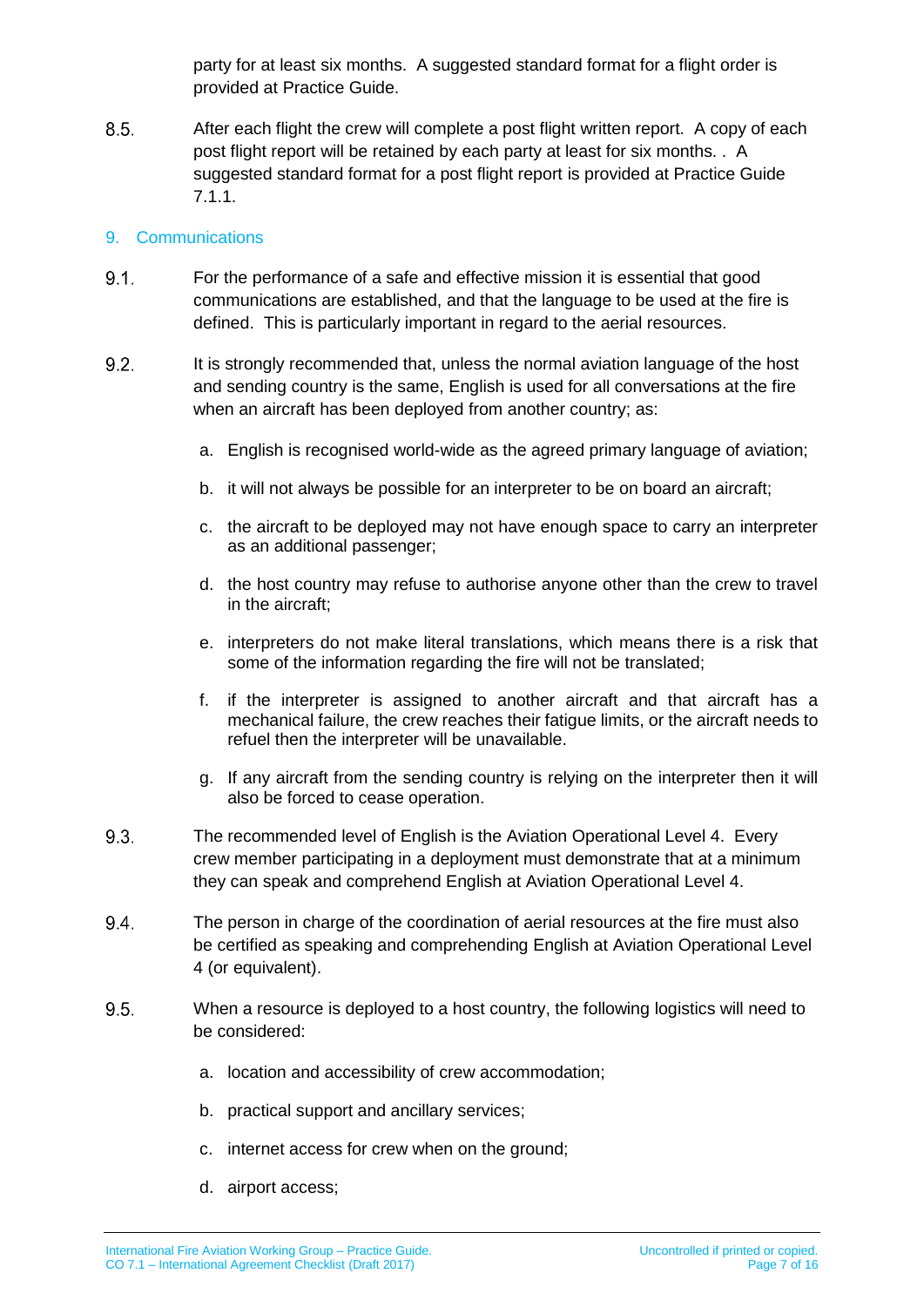- e. readily available and current maps and aviation charts;
- f. interpreter, if required.
- 9.6. If a resource is to be deployed, the host country must appoint a Ground Liaison Officer (GLO). The GLO must be a person with the authority and capability to manage and resolve any logistics requirements of the hosted crew.
- 9.7. It is recommended that the host country assign a GLO to each hosted crew (i.e. one for each different sending country). The contact information for the GLO should be provided by the host country to the sending country prior to the deployment.
- 9.8. The Ground Liaison Officer (GLO) will also be responsible for arranging the aircraft and crew technical requirements. The GLO may delegate this task to a specialised officer as required. The GLO will ensure that:
	- a. the crew have a technical room available which is easily accessible and positioned at a suitable location;
	- b. there is storage for spare parts and aircraft equipment;
	- c. ground equipment is readily availability (including, but not limited to, ground power unit, lighting support, aircraft cleaning units, etc)
	- d. an emergency response plan and rescue equipment is readily available for both land and water;
	- e. if the aircraft is required to load salt water or chemical suppressants or retardants, that there is a fresh water system available for cleaning the outer part of the aircraft so as to avoid corrosion.

### 10. End of Mission

- $10.1$ Once the mission has ended the host country must:
	- formally release the resources in accordance with the relevant ID Agreement;
	- assist the hosted crew as required in planning the demobilisation and return flights:
	- obtain all required information from the hosted crew to enable the completion of all the documents regarding the hosted resource's involvement the fire operations; and
	- provide the hosted crew with all documentation regarding the resource's involvement in the fire operations.
- $10.2.$ Once the mission has ended the hosted crews will:
	- make all necessary preparations for demobilisation and return flights;
	- provide information and fill in all documentation as requested by the host country regarding its involvement in the fire operations;
	- retain all documents provided by the host country which set out the resources involvement in the fire operations.
	- Distribution of responsibilities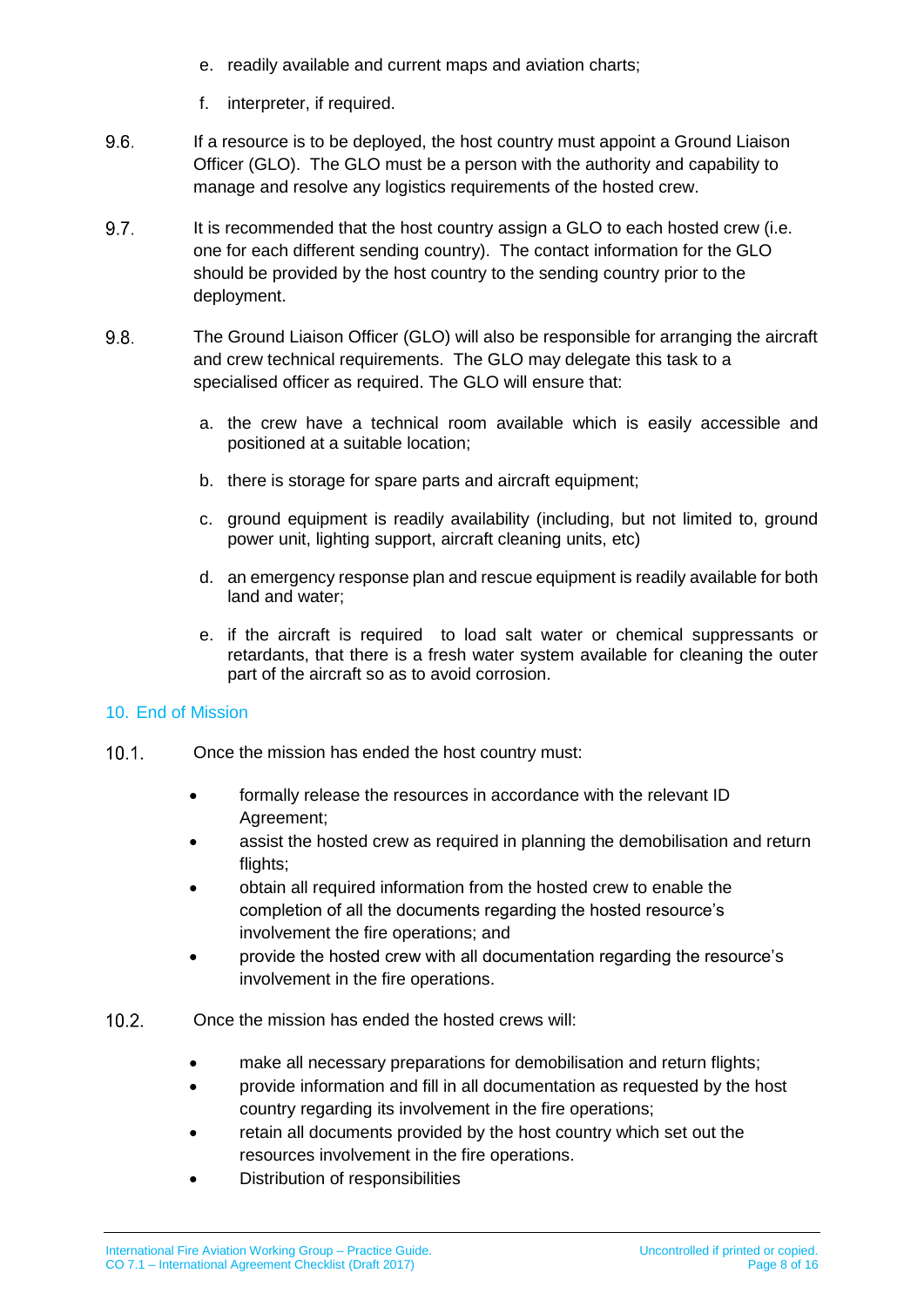$10.3.$ In any deployment it is necessary to clarify the distribution of responsibilities between the host and the sending countries. Countries sending or receiving assistance need to understand that certain responsibilities are inherent in these deployments. The following paragraphs identify some key responsibilities of all countries, agencies, or organisations involved. There are certainly more issues than those listed below but this information attempts to identify some of the main elements involved in these types of deployments.

#### $10.4$ Sending countries.

It is important to note that with international assistance the success or failure of the mission rests just as much on the personal conduct of the representatives of the sending country as it does on the effectiveness of their fire management capabilities. It is critical to always send the country's most appropriate and qualified personnel - individuals who are selected on their skill and capability to undertake the mission and not on rank or seniority. Of particular importance is cultural sensitivity towards the host country. Personnel being sent will be seen as ambassadors for their country and qualities appropriate to such a role should be included in the selection criteria.

#### $10.5.$ Host country.

The host country must also accept the responsibilities involved in hosting personnel from other countries. The host country must be prepared to brief hosted country teams and representatives on fire issues such as:

- fuels:
- weather;
- topography;
- safety;
- management structure on the fires;
- fire fighting techniques and equipment;
- types and lengths of assignments
- communications.
- $10.6.$ Of particular importance is briefing on legal issues within fire management as well as political and social sensitivities within the wider community.
- $10.7$ The host country must also be prepared to provide logistical and operational support including welfare support as required.
- $10.8.$ International Deployment agreements must clearly specify responsibilities for liabilities and claims.
- $10.9<sub>1</sub>$ Countries developing agreements should seek specific legal advice regarding liabilities and claims measures that are appropriate to the legal systems of host countries and sending countries.
- $10.10.$ Legal advice must also consider the implications of provisions regarding liabilities, claims and compensation in any wider bi-lateral or multi-lateral arrangement or civil protection mechanisms or agreements.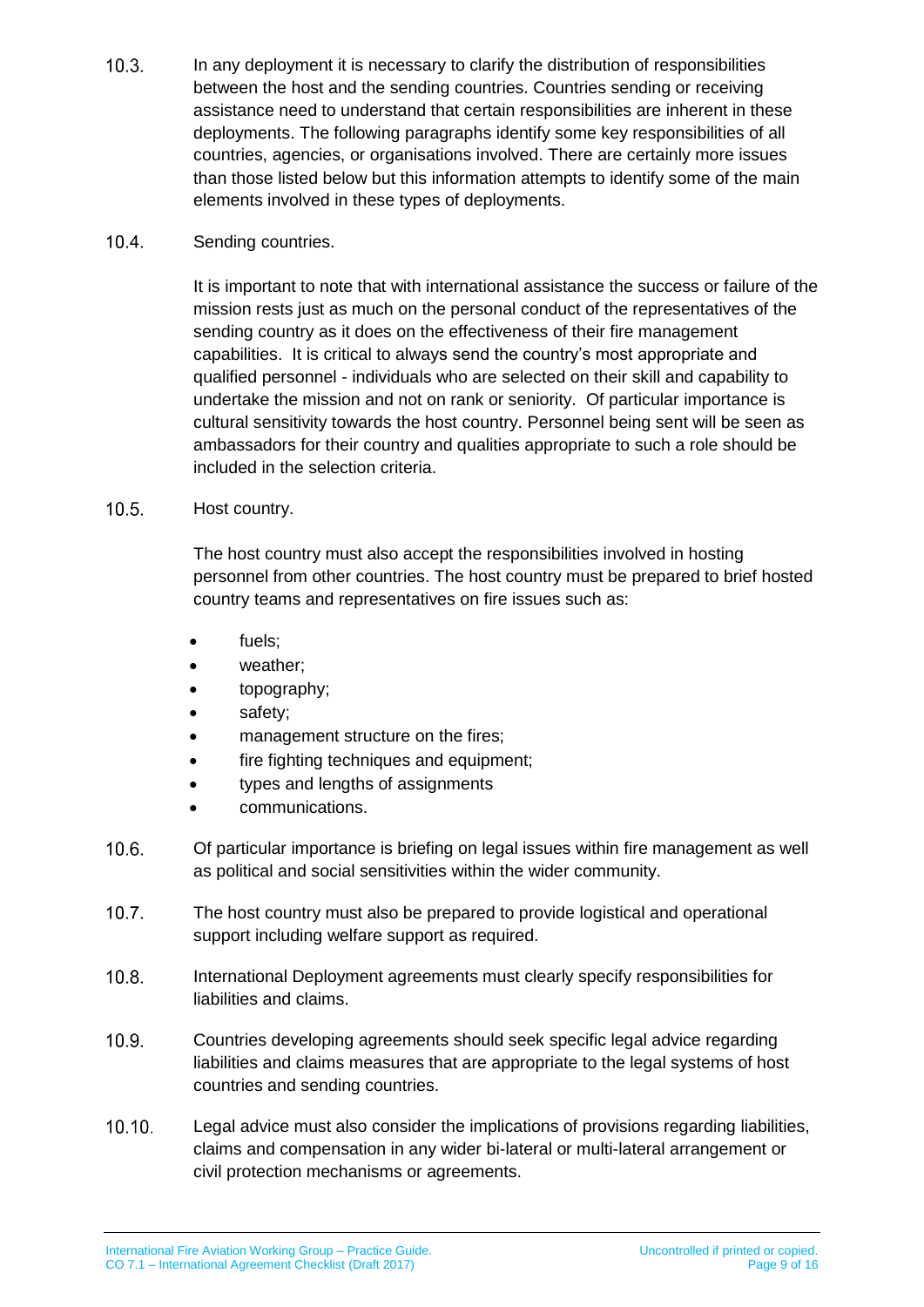$10.11.$ The following sample provisions are provided only to illustrate some possible considerations in drafting international deployment agreements:

#### a. Third parties

Any damage to a third party, caused as a consequence of the deployment, will be covered by the host country, even in the event of a false manoeuvre or technical error by the hosted resource. The sending country will only be responsible in the case of negligence or illegal act of its personnel during the course of deployment activities.

#### $10.12.$ Death or injury

If the hosted crews are injured or lose their life during the deployment, the compensation for their temporary or permanent loss of labour, or for their dependents in the case of death will be paid by the social security agencies of the country in which the injured or deceased personnel reside, in the manner provided for by the laws and regulations of that country.

In the case of an accident or fatality during the deployment, the initial responsibility for the care and welfare of personnel will rest with the host country, until such time as the responsibility can be formally transferred to the sending country

In the case of an accident or fatality during the deployment in the host country, the responsibility will be in hands of the host country. Neither the sending country or the hosted crews will have any liability related to the accident or fatality

- $10.13.$ International Deployment agreements must clearly specify responsibilities for costs associated with deployments.
- $10.14.$ In developing agreements, the provisions regarding costs and compensation in any wider bi-lateral or multi-lateral arrangement or civil protection mechanisms or agreements must be considered.
	- a. The following sample provision is provided only to illustrate some possible considerations in drafting international deployment agreements:
- 10.15 The host country will compensate the sending country for all costs related to the deployment. The cost of materials, equipment and fuel consumed, damaged or destroyed during the deployment will be calculated at the international market price. The payment procedure for these costs will be negotiated by the heads of the authorities of both countries in accordance with specific procedures set down in the ID Agreement.

#### 11. References and related information

*EU Host Nation Support Guidelines - European Commission Staff Working Document;* Brussels (2012) Available online at:

[http://ec.europa.eu/echo/files/about/COMM\\_PDF\\_SWD%2020120169\\_F\\_EN\\_.pdf](http://ec.europa.eu/echo/files/about/COMM_PDF_SWD%2020120169_F_EN_.pdf)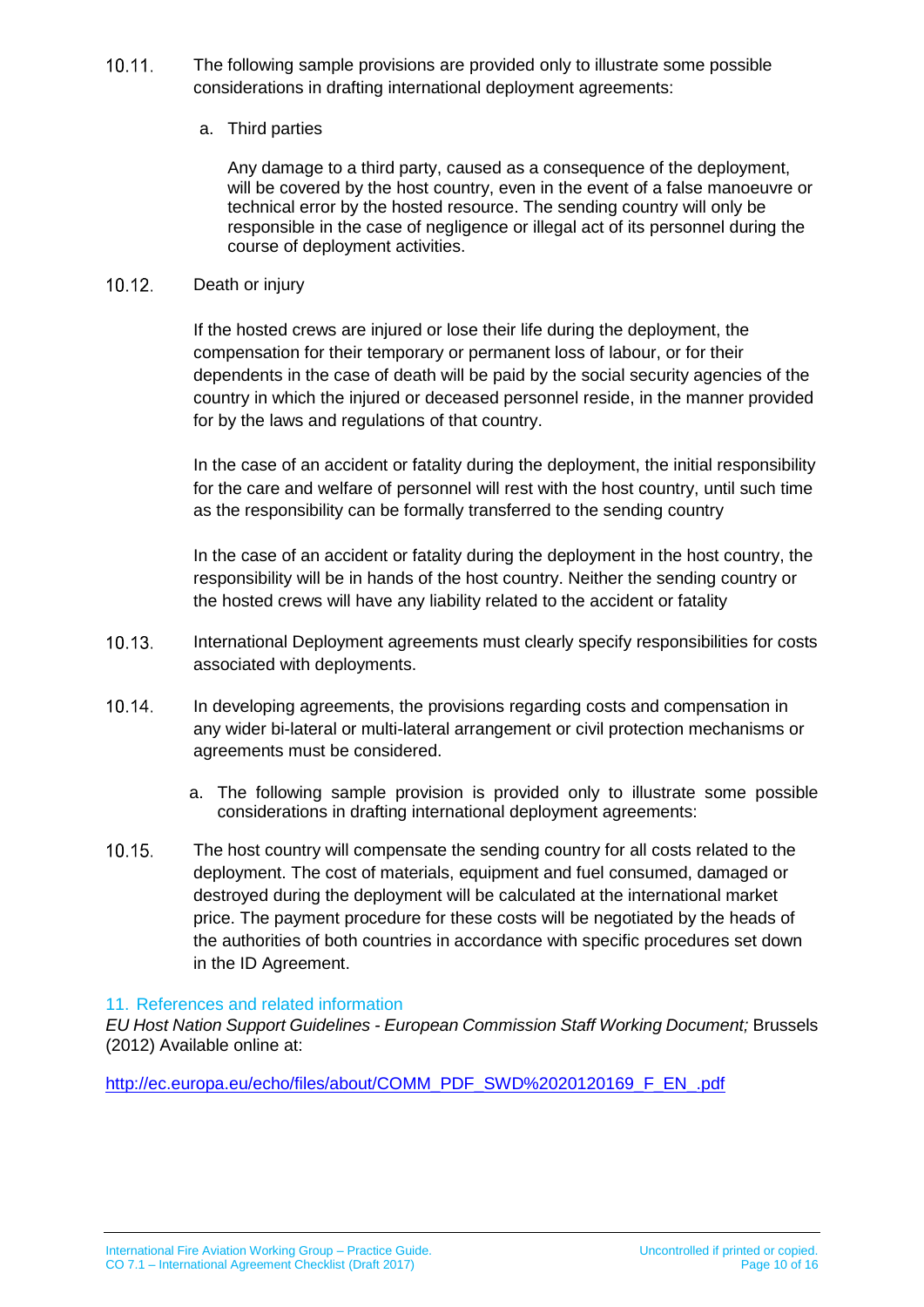#### 12. Checklist

- $12.1.$ The objective of this Guide is to provide a checklist of subjects that should be considered for incorporation into bi-lateral or multi-lateral agreements that provide for inter-jurisdictional deployment of aviation resources; and to provide a possible format for such agreements in order to ultimately achieve consistency between agreements.
- $12.2.$ The checklist may be utilised for agreements that are specific to aviation resources, or where aviation resources are covered by wider resource sharing agreements or other international cooperation arrangements.
- $12.3$ The checklist should be used in conjunction with Practice Guide 7.1 International Deployment Procedures.
- $12.4.$ This checklist was originally adapted from the FAO Fire Management Voluntary Guidelines (see References).
- $12.5.$ The checklist assumes that the agreement is structured as an over-arching master agreement (with a term of up five years, for example) plus a more detailed operating plan that is reviewed annually.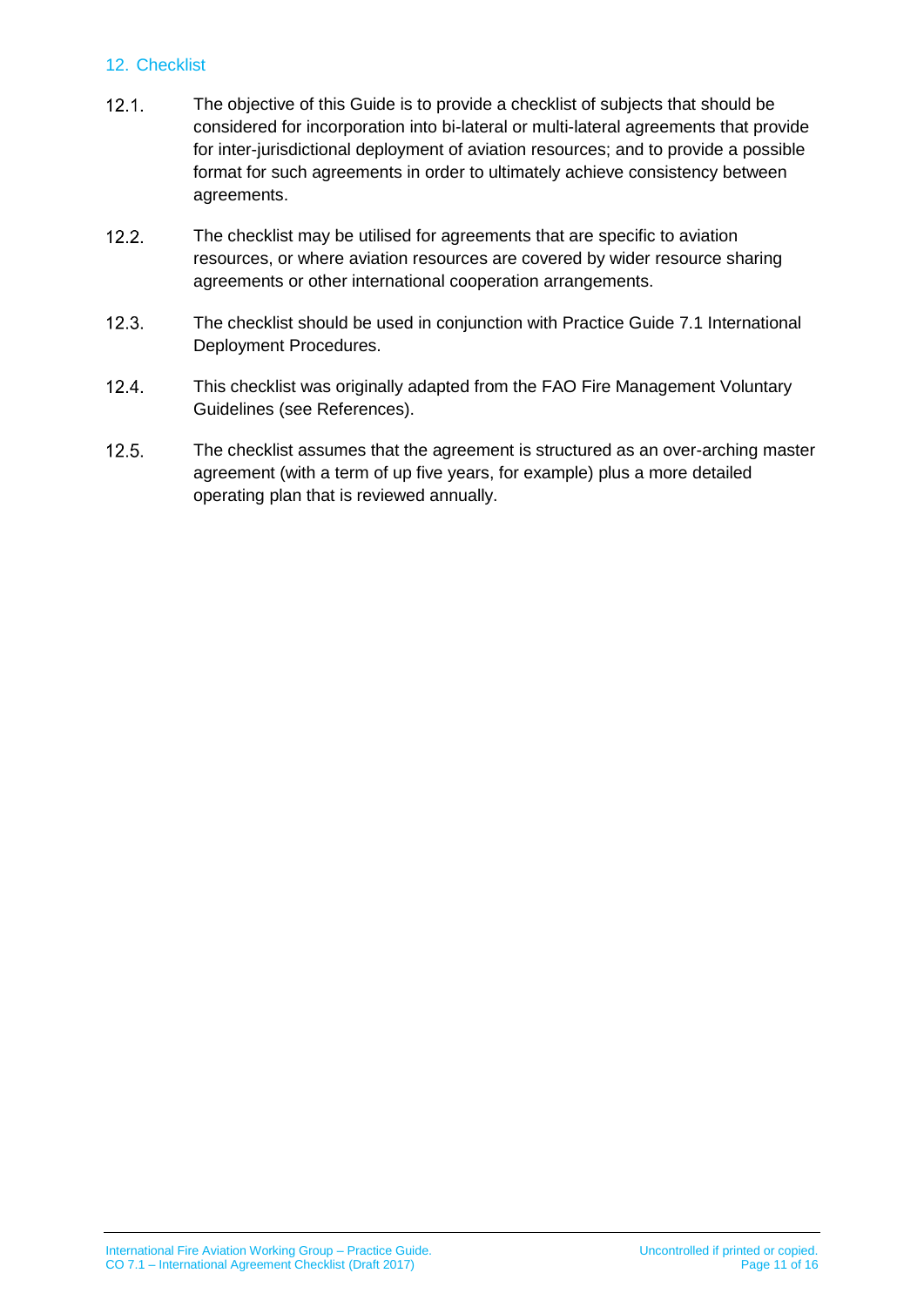| Item<br>Number | Item                                                   |
|----------------|--------------------------------------------------------|
| 1.             | Recital                                                |
| 1.1.           | Parties                                                |
| 1.2.           | <b>Agreement Recital</b>                               |
| 2.             | Term of agreement                                      |
| 2.1.           | Term                                                   |
| 2.2.           | Operative date                                         |
| 2.3.           | Options to extend and method of extension              |
| 2.4.           | Entry into force of agreement                          |
| 3.             | Definitions and glossary                               |
| 3.1.           | Terms, definitions, abbreviations, acronyms            |
| 3.2.           | References to external glossaries (eg ERFOINET, GFMC)  |
| 4.             | Purpose                                                |
| 4.1.           | Background and context                                 |
| 4.2.           | Objectives                                             |
| 5.             | Interpretation of agreement                            |
| 5.1.           | Governing law and Jurisdiction, applicable legislation |
| 5.2.           | References to persons and entities, gender             |
| 5.3.           | Operation of document clauses and headings             |
| 5.4.           | Interpretation of business day                         |
| a.             | Operation across different time zones                  |
| 5.5.           | Operation of counterparts                              |
| 5.6.           | Application of joint and / or several obligations      |
| 6.             | Scope of Agreement                                     |
| 6.1.           | Scope of cooperation                                   |
| 6.2.           | Forms of cooperation                                   |
| 6.3.           | Resources that may be exchanged                        |
| 6.4.           | Limitations                                            |
|                |                                                        |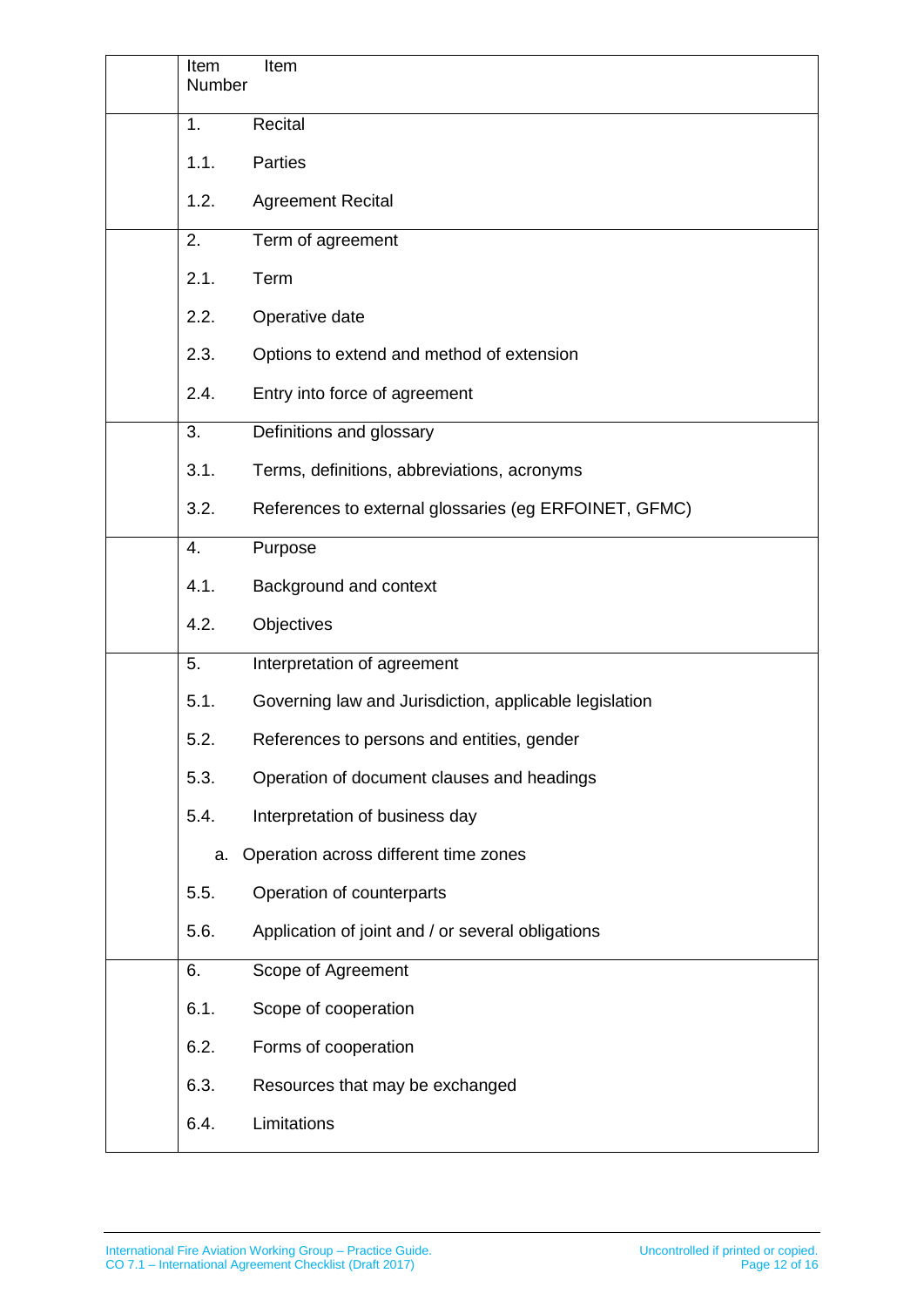| a. provides understandings and interpretations for countries and organisations<br>concerning the circumstances and limitations under which each party is<br>entering into the agreement; |  |  |
|------------------------------------------------------------------------------------------------------------------------------------------------------------------------------------------|--|--|
|------------------------------------------------------------------------------------------------------------------------------------------------------------------------------------------|--|--|

| 7 <sub>1</sub> | Operation of agreement                                                                                                                                                   |
|----------------|--------------------------------------------------------------------------------------------------------------------------------------------------------------------------|
| 7.1.           | Organisational responsibilities                                                                                                                                          |
| 7.2.           | Exchange of information                                                                                                                                                  |
| a.             | protocols and methods for coordinating and exchanging information                                                                                                        |
| b.             | types amount and timing of information exchange                                                                                                                          |
| c.             | notification procedures for emergencies or for other significant events                                                                                                  |
| 7.3.           | Coordination                                                                                                                                                             |
|                | a. methods of coordination and under what organisational structure the work<br>will take place                                                                           |
| 7.4.           | <b>Operating Plan</b>                                                                                                                                                    |
|                | a. description of operating plan                                                                                                                                         |
|                | b. authority for plan                                                                                                                                                    |
| c.             | procedures for review approval of annual plan                                                                                                                            |
| 8.             | Expenses, costs and payments                                                                                                                                             |
| 8.1.           | Responsibilities for meeting costs                                                                                                                                       |
| a.             | criteria for reimbursement of costs, where applicable (for example, some<br>agreements especially for mutual support in border areas, may not require<br>reimbursement); |
| 8.2.           | Personnel costs                                                                                                                                                          |
| 8.3.           | Aircraft and equipment use costs                                                                                                                                         |
| 8.4.           | Liability for taxes                                                                                                                                                      |
| 8.5.           | Liability for airways and air traffic control charges                                                                                                                    |
| 8.6.           | Currency                                                                                                                                                                 |
| 8.7.           | Invoices and payment                                                                                                                                                     |
| a.             | procedures for invoicing and reimbursement                                                                                                                               |
| 9.             | Liabilities, claims and compensation                                                                                                                                     |
| 9.1.           | Liability and remediation for third-party damage;                                                                                                                        |
| 9.2.           | Cross-waivers and exemptions                                                                                                                                             |
|                |                                                                                                                                                                          |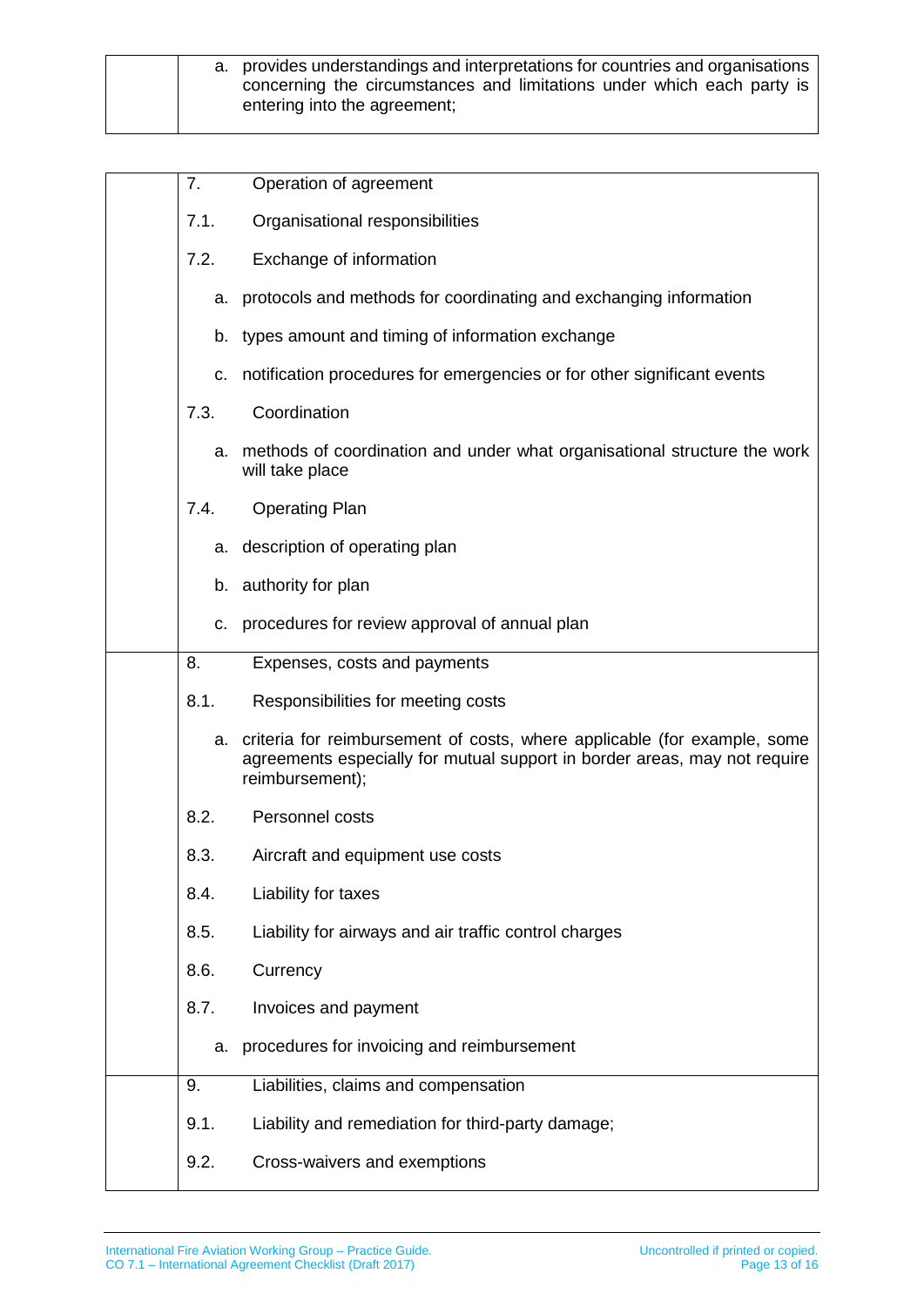| a.     | how and when are used                                                                                                                 |
|--------|---------------------------------------------------------------------------------------------------------------------------------------|
| 9.3.   | Protocols and procedures for medical assistance and possible evacuation<br>of injured personnel                                       |
| 9.4.   | Compensation for injury or death                                                                                                      |
| a.     | responsibilities timing, levels and limitations                                                                                       |
| 9.5.   | Privileges and immunities of the assisting personnel                                                                                  |
| 9.6.   | Indemnities                                                                                                                           |
| 9.7.   | Insurance                                                                                                                             |
| а.     | requirements for parties to hold insurance or to require insurance of others<br>(eg to require Aircraft Operations to hold insurance) |
| 10.    | Border crossings                                                                                                                      |
|        | b. protocols and procedures for border-crossing, immigration and customs<br>procedures                                                |
| 11.    | General provisions of agreement                                                                                                       |
| 11.1.  | Withdrawal from agreement                                                                                                             |
| 11.2.  | Termination of agreement                                                                                                              |
| 11.3.  | <b>Breaches</b>                                                                                                                       |
| 11.4.  | Amendments and review                                                                                                                 |
| 11.5.  | Confidentiality                                                                                                                       |
| 11.6.  | Intellectual property                                                                                                                 |
| 11.7.  | Publicity                                                                                                                             |
| 11.8.  | Legal costs and expenses                                                                                                              |
| 11.9.  | Survival of indemnities                                                                                                               |
| 11.10. | <b>Enforcement of indemnities</b>                                                                                                     |
| 12.    | <b>Notices</b>                                                                                                                        |
| 12.1.  | Service of Notice                                                                                                                     |
| 12.2.  | <b>Particulars for Service of Notices</b>                                                                                             |
| 13.    | Dispute resolution                                                                                                                    |
| 13.1.  | Notification of dispute                                                                                                               |
| 13.2.  | <b>Resolution process</b>                                                                                                             |
| 13.3.  | Continuation of obligations                                                                                                           |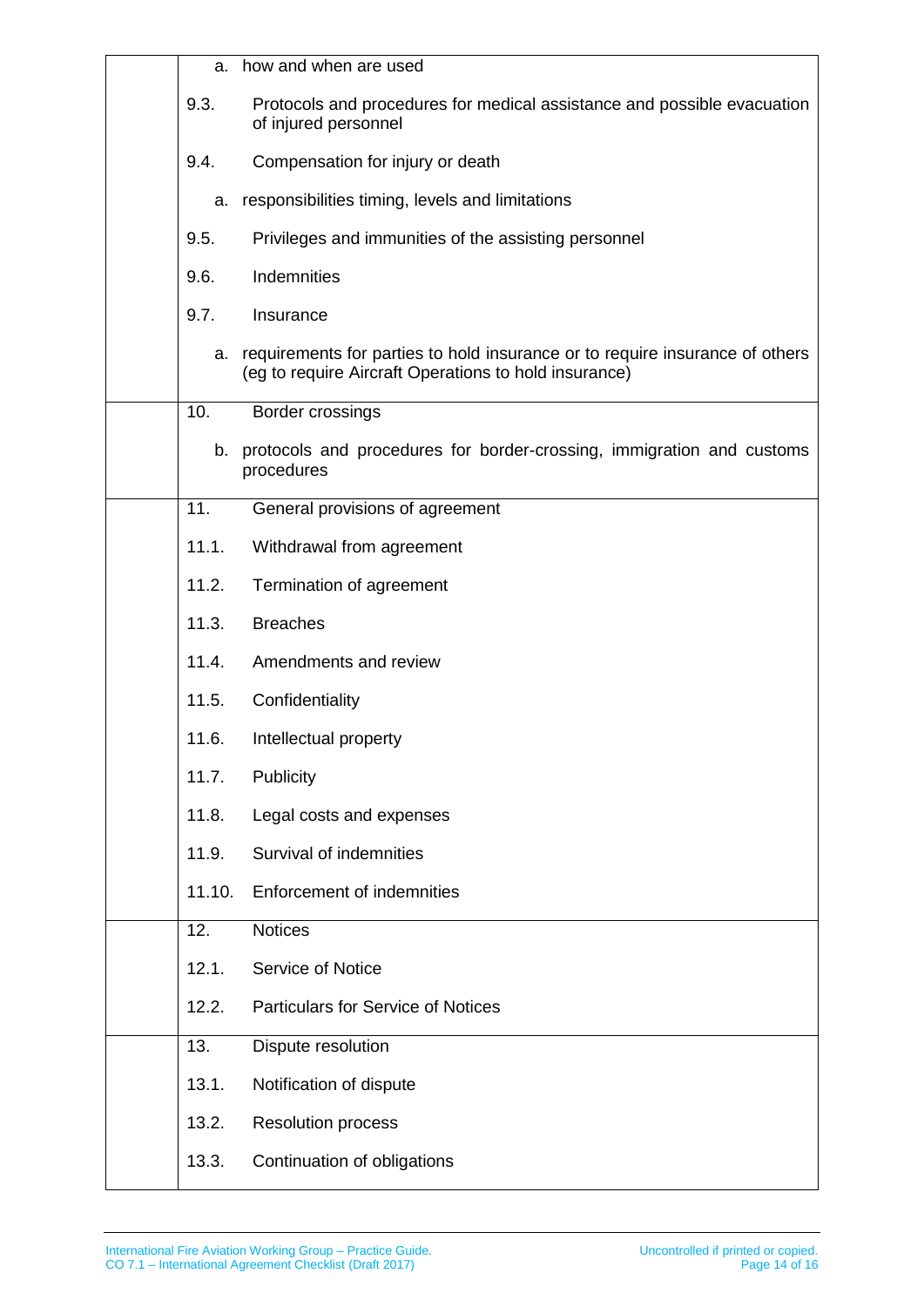| 14.       | Links                                                                                                        |
|-----------|--------------------------------------------------------------------------------------------------------------|
|           | a. for example, to emergency or disaster management plans for the host<br>country                            |
| 15.       | Execution                                                                                                    |
|           | a. Signatures or seals of participating countries / agencies / organisations                                 |
| b.        | Date of execution                                                                                            |
| $\bullet$ | <b>SCHEDULES</b>                                                                                             |
|           | a. (if required, for example a list of aircraft resources that may be made<br>available under the agreement) |
| $\bullet$ | <b>ANNEX</b>                                                                                                 |
|           | a. Operating Plan                                                                                            |
|           | i.<br>process for review of operating plan                                                                   |
|           | procedures for activation and deployment of resources<br>ii.                                                 |
|           | iii. operational guidelines                                                                                  |
|           | iv. standard operational procedures                                                                          |
|           | v. requirement for conformance with Fire Aviation Guidelines and<br><b>Standards</b>                         |
|           | vi. pre alert procedures                                                                                     |
|           | vii. language requirements                                                                                   |